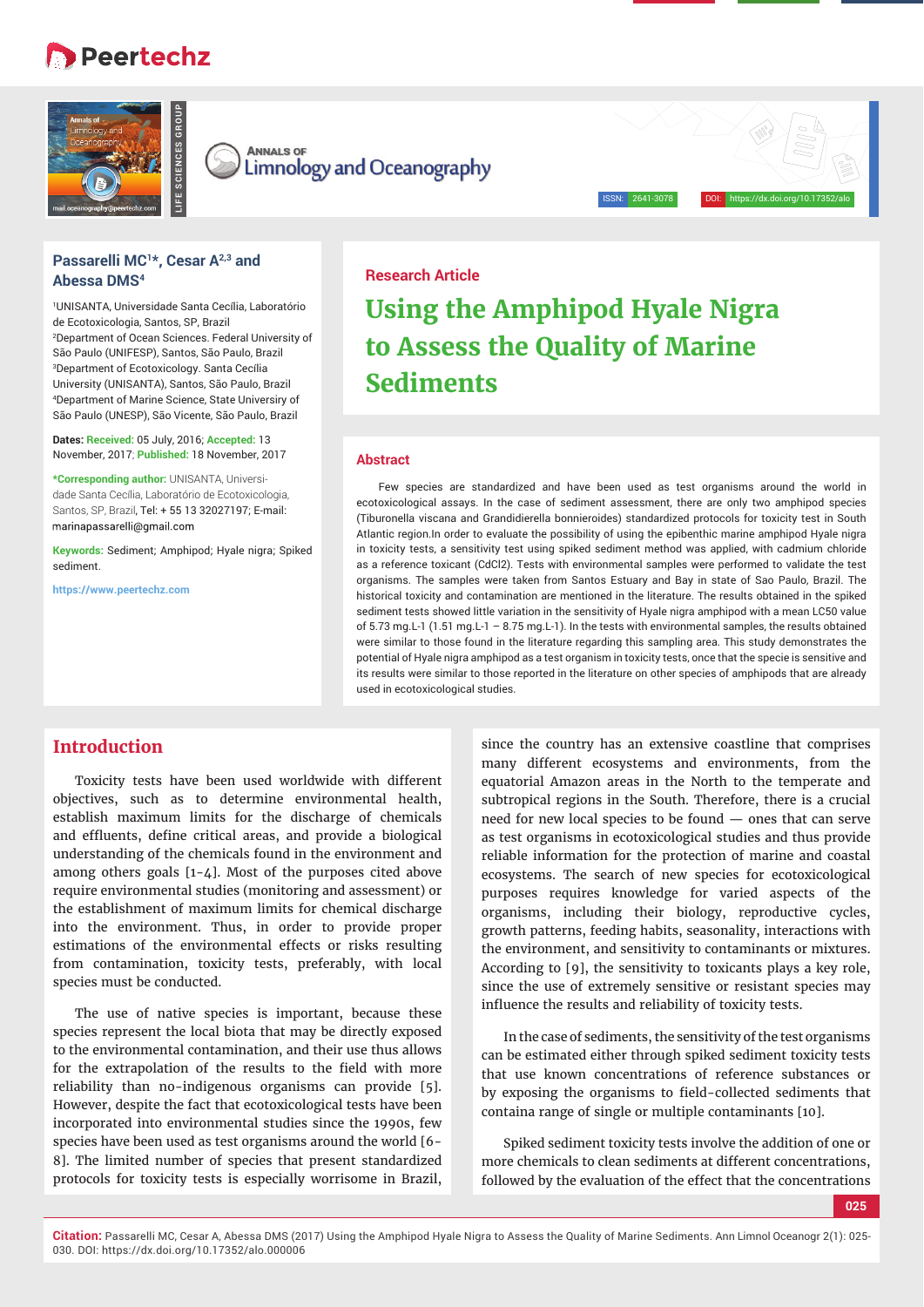have on the exposed organisms [11-13]. This approach has been used to evaluate the sensitivity of test organisms to contaminants [5,14,15], particularly their sensitivity to metals such as cadmium, copper, and zinc [16-18].

In Brazil, the National Environment Council (CONAMA) has requested that ecotoxicological assays be part of studies in order to evaluate the quality of waters, sediments and effluents [19], and also to provide information on the management and disposal of dredged sediments [20]. However, when it comes to sediments, there are ecotoxicological protocols available for only two species of amphipods, two species of benthic copepods, one species of shrimp and one species of tanaid, and certainly this reduced amount is not nearly enough to cover the country's coastline or its diversity of environments. [21] highlights the need for tests that are ecologically more realistic and which rely on native species. Results obtained from the use of local species may be also important for the development oflocal/regional sediment quality guidelines (SQGs) [13].

This way, the objective of the current study was to evaluate the sensitivity of the native amphipod *Hyale nigra*  to contaminated sediments, as a first step in determining its suitability as a standard test species. The tests considered the species' exposure to sediments spiked with reference toxicants, and also to field-collected samples with varied levels of contamination.

## **Materials and Methods**

#### **Test-organism**

The Hyale nigra specie is a crustacea, amphipod from Hyalidae Family Bulycheva, (1957). These crustaceans are representatives of vagile epifauna and stand out from the other groups for its abundance and wealth specie in macrophyte communities around the world [22-24]. Moreover, these organisms are important source feed to some fish and crustaceans species [25, 26], thus enabling the transfer to contaminants throughout the food chain, for instance, by the biomagnification process.

## **Collection, selection and acclimation of test organisms**

Hyale nigra specimens were collected from stalks of the macroalgae Ulva sp obtained from rocky reefs in Palmas Island (24º0.511'S – 46º19.448'W) Santos Bay - São Paulo, Brazil. The algae stalks were collected at the intertidal zone, conditioned in cool boxes filled with seawater, and transported to the laboratory. The organisms collected were sorted and separated by species. Juveniles and egg-bearing females were excluded. H. nigra specimens were identified using an identification keys [27-28], transferred to aquariums of 1L with seawater, and acclimated for two days to the test conditions (salinity of 35, > 80% O.D and 25°C). Small pieces of nylon mesh (600μm) were used as artificial substrate, following the recommendations set by the Brazilian protocol for toxicity testing with Hyalella spp [29]. During the acclimatization period, the organisms were fed both Ulva lactuca and 1.5ml of concentrated fish food daily

(the concentrated fish food was 2g of fish food Tetra-Min $@$ diluted into 80 ml of pond seawater, and stirred until small flakes formed).

#### **Experiment set-up**

The sensitivity of H. nigra amphipod was tested on different steps. At first, its sensitivity to different sediment textures (very coarse sand, coarse sand, medium sand, fine sand and very fine sand) was assessed. For it, the control sample was washed, sieved and separated according to the Wentworth scale. The experiments were based on preliminary studies and followed the recommendations established by the ABNT NBR 15470/2007 standard [29], which describes the test conditions for freshwater species. The tests were conducted in 1-L chambers containing 2 cm layer ( $\approx$ 150g) of sediment and 600 ml of seawater. Next, the pieces of nylon mesh were added to all replicates. Three replicates with 10 organisms were used. The experiment lasted 10 days with renewal of the overlying water (2/3) in each 3 days, and gentle aeration and continuous light.

Secondly, the control sediment was spiked with cadmium [30-31].The sediment spiking was prepared via the suspension method, in which 600 ml of saturated solutions of CdCl2 were mixed with 150 g of control sediment; the mixtures were stirred for  $\Delta$  hours at 130 rpm (rotations per minute) with the help of a magnetic stirrer. After 24 h, the liquid solution was withdrawn from the test bottles. Then the sediments were left to rest for 14 days in order to allow for the stabilization between the sediment and the added metal. Aliquots of the sediments were then separated and sent to a commercial analytical laboratory (Ecolabor – São Paulo; ISO/IEC 17025accredited) in order to measure the concentrations of Cd in the sediments. Five tests were performed by exposing H. nigra to spiked sediment using  $\Delta$  concentrations of spiked sediment (1 mg, 2 mg,  $\Delta$  mg and 8 mg Cd/Kg of wet sediment) and four replicates. The tests were carried out with the same conditions described above in the first step experiment. At the beginning and the end of each experiment, the overlying physical-chemical parameters of the water (temperature, salinity, dissolved oxygen, and pH) were measured in order to ensure the acceptability of the tests; the measurements followed standard methods (APHA 1998).

The third experiment step was performed with environmental samples from Santos Estuary and Bay. The establishment of the sampling sites (Figure 1) was based on previous studies [32-36], which showed contamination gradients from the inner portions of the estuary to the external areas. Four sampling sites were collected following [11] recommendations. Two kind of experiment were performed with the environmental samples. The whole sediment toxicity tests were conducted following the international and Brazilian standards for sediment testing [28-30]. The basic description of the tests was previously presented in the description. The sediment samples were also evaluated using liquid phase assays employing sediment elutriate. For it, the sediment samples and seawater (ratio 1:4  $v/v$ ) were mixed for 30 minutes. The samples remained stabilized for 1 hour, and the supernatant was separated and used in the ecotoxicological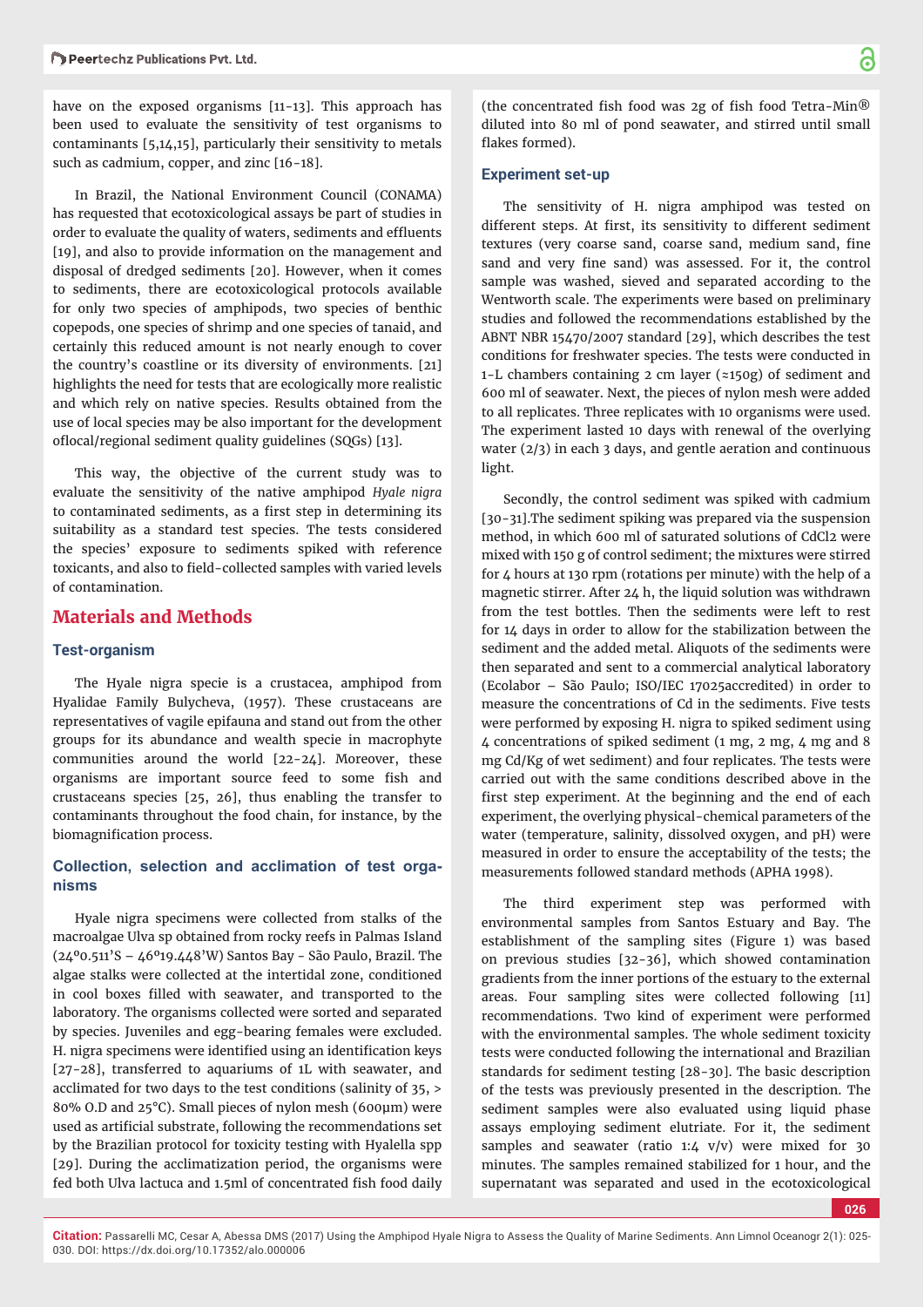tests  $[37]$ . The tests were conducted using 4 replicates per treatment. Each replicated containing 400ml of elutriates. The elutriate tests lasted for 96h. At the end of all experiment step, the organisms were transferred to Petri dishes and examined under a stereomicroscope. The numbers of dead and living organisms were counted. When the final sum did not reach 10, the organisms that were not found were considered dead.

### **Data Analyses**

The results of the toxicity tests were analyzed statistically using TOXSTAT Software, version 3.5. The results of both sediment elutriation and whole sediment were analyzed using ANOVA, followed by Dunnett's test in order to compare the survival rates to that reference sample (P4). Student's t-test for independent samples was used to compare the survival rates of the specimens in each sample to their specific control (p=0.05). Prior to the statistical analysis, the data were checked for normality using the chisquare method and for homogeneity of variances using Bartlett's test. For the tests with cadmiumspiked sediments, the lethal concentrations after 10 days of exposure (10-d LC50) and their respective  $95%$  confidence limits were calculated using the Trimmed Spearman-Karber method [38].

# **Results and Discussion**

The tests with different sediment textures showed survival rates of H. nigra in the sediment control above 80%. The control sample presented a predominance of medium sands. There are no significant differences in the results with different sediment textures when compared to the control  $(p < 0.05)$ to H. nigra amphipod. According to [39], sediment grain size distribution has been found to directly influence to test results with amphipods and it may influence their survival rates. In the current study, H. nigra was not presented a survival significantly different from the control (>60%) when exposed to different particle sizes tested being the best result from medium sand.

In relation to cadmium-spiked sediment tests the amphipod H. nigra showed little variation in the results (CV  $% = 26$ ) and the mean LC50 estimated after 10 days was 5.73 mg Cd/kg (1.51 – 8.75 mg Cd/kg). The data are shown in table 1.

The results showed that *H. nigra* is highly sensitive to Cd in sediments. This value is close to the LC50value (5.6 mg Cd/ kg) obtained by [16] in their study on the freshwater amphipod *Hyalella curvispina.* When the LC50 values (LC<sub>50</sub>10-dvalue of 5.73 mg Cd/kg, *n=5*) are compared to the Brazilian sediment quality guidelines for dredged sediments [20], which are 1.2 and 7.2 mg Cd/kg for the threshold and probable effect levels, respectively, it becomes clear that these levels may not completely protect the native biota [40]. Reported that these sediment guidelines did not provide effective protection for marine and estuarine ecosystems, since many toxic samples exhibited concentrations of chemicals below the theoretical threshold levels. These authors also stated these SQGs were established by adopting the values proposed by the North American and Canadian protocols [41, 42] and without performing studies with native species



**Figure 1:** Study area and sampling sites used in the toxicity test with *Hyale nigra*  amphipod.

Table 1: Results of medium lethal concentration (LC<sub>50</sub>) using spiked sediment tests with *Hyale nigra* amphipod (mg.Cd/kg). \* Means lower and upper limits.

| <b>Test</b> | <b>Cd - Spiked sediment</b> |
|-------------|-----------------------------|
|             | $LC_{50}$ – 10 days         |
| 01          | $6.46(5.19 - 8.09)*$        |
| 02          | $4.90(3.39 - 7.07)*$        |
| 03          | $6.17(4.34 - 8.77)$ *       |
| 04          | $7.51(5.62 - 10.0)*$        |
| 05          | $3.59(2.16 - 5.97)$ *       |
| Mean        | $5.73(1.51 - 8.75)^{*}$     |

and at the conditions expected to be found in the Brazilian sediments  $[43]$ . Showed that the interim sediment quality guidelines (ISQGs) were conservative, since the amphipod *Melita plumulosa* was not affected in concentrations below the ISQGs. In this sense, both cadmium-spiked sediment tests and tests using other chemicals may provide information that can improve the federal legislation and achieve the effective protection of native biota. Further tests with other aquatic species should be run in order to provide information on the Cd sensitivity of a broad range of organisms.

The results obtained in whole sediment and elutriate toxicity tests with *H. nigra* are shown in figure 2. The sediment grain size distribution presented higher values of silt at P1, P2, and P3; at P4, the highest values were found in medium sand. Out of all of the samples tested, the total concentration of ammonia was highest at P2 (1.47 mgL-1). Organisms exposed to the sediment from P4 (control) presented the highest survival rate, while sediments from P2 and P3 displayed significantly lower survival relative to the reference control.

The Santos Estuarine System is considered a strategic region in Brazil, since it comprises the biggest port of Latin America, an industrial complex, and a large urban area. The SES is also of high ecological importance because it is surrounded by mangroves and a set of protected areas. The region constitutes a refuge and shelter for many species of vertebrates and invertebrates alike.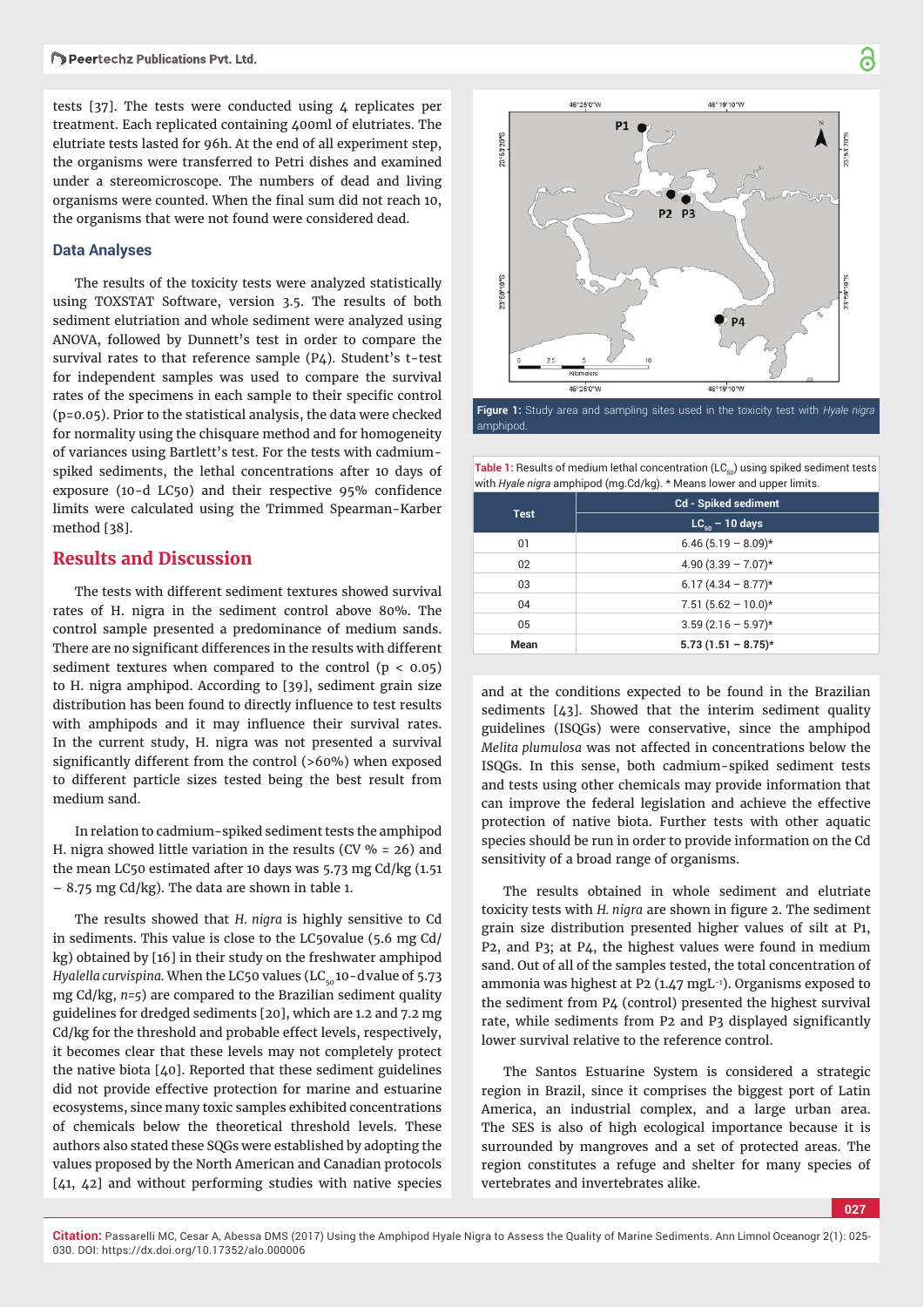

toxicity test. B) Elutriation test ( $*$ = significant reference; p = 0.05; Different letters correspond to significant differences (p<0.01).

Although is this study the concentrations of contaminant did not have be quantified, a number of past and present studies have shown that the SES region is ecologically damaged due to the presence of multiple contaminants in the area, some of which have increased in quantity [3,31-35,44]. As previously mentioned in this article, many contamination sources are located within the estuarine portion or in its surroundings. Thus, sediments from the region have been considered contaminated and toxic and present moderate to high levels of chlorine, detergent, ammonia, sulfur, and mercury, among other pollutants.

Sediments from P1, P2 and P3 were considered contaminated and toxic to marine invertebrates (results which were consistent with [32,45], and especially [44]), whereas sediment from P4 was considered only slightly degraded. The aforementioned authors attributed toxicities to metals, PAHs, and detergents. In the current study, sediments from P2 and P3 were toxic relative to the reference sediment  $(P_4)$ . These results are in accordance with these previous studies since the sediment sample from P4 is usually used as a reference site (control site) in the environment studies in this area. Additionally, it is important to highlight that the sediment sample from P4 is located in Santos Bay and receive less influence from the estuary degradation than the others. Moreover, the absence of toxicity in the sediment from P1 may be explained by the fact that the region was dredged a few months before the sampling.

# **Conslusion**

In conclusion, the amphipod *Hyale nigra* presents a good tolerance to different grain size of sediment and high sensitivity to contaminated sediments. Our result proves that *H. nigra* is a suitable potential to test-specie in ecotoxicological studies with sediment. Furthermore, because *H. nigra* presents epibenthic habits, it can also be used to evaluate different means of exposure, as demonstrated in the elutriate tests and whole-sediment tests.

Therefore, *H. nigra* represents a suitable species for use in toxicity tests with sediments. This species is also advantageous in that it can be used to evaluate different means of exposure. In studies on local issues, this species represents a new option to be considered when toxicity tests are demanded by the Brazilian legislation.

# **Acknowledgements**

This study was funded by the São Paulo Research Foundation – FAPESP (grant #2011/159248). The first author would like to thank the Erasmus Mundus Program for the doctoral fellowship (2014-0693/001-EMJD). A. Cesar and D. Abessa thank the National Council known as CNPq (*Conselho Nacional de Desenvolvimento Científico e Tecnológico*, MEC -Brazil) for their respective research productivity fellowships (PQ#305869/2013-2 and PQ#308649/2011-7) and also to the Research Project ECO<sub>2</sub>Mar (CAPES 126/2012-6).

## **References**

- 1. Martin-Díaz ML, Franzellitti S, Burati S, Valbonesi P, Capuzzo A, et al. (2009). Effects of environmental concentrations of the antiepilectic drug carbamazepine on biomarkers and cAMP-mediated cell signaling in the mussel Mytilus galloprovincialis. **Link:** https://goo.gl/H8FmcZ
- 2. Cortez FS, Pereira CDS, Santos AR, Cesar, A, Choueri RB, et al. (2012). Biological effects of environmentally relevant concentrations of the pharmaceutical Triclosan in the marine mussel Perna perna (Linnaeus, 1758). Environmental Pollution 168, 145-150. **Link:** https://goo.gl/voNPJz
- 3. Cesar A, Lia LRB, Pereira CDS, Santos AR, Cortez FS, Choueri RB, et al. (2014). Environmental assessment of dredged sediment in the major Latin American seaport (Santos, São Paulo - Brazil): An integrated approach. Science of the Total Environment. 497-498, 679-687. **Link:** https://goo.gl/7JLvhy
- 4. Basallote MD, DelValls TÁ, Riba I (2014) Studying the effect of CO2- Induced acidification on sediment toxicity using acute amphipod toxicity test. Environmental Science Technology 48: 8864-8872. **Link:** https://goo.gl/oypEh2
- 5. (1992) ASTM American Society for Testing and Materials. Guide for conducting 10-day static sediment toxicity tests with marine and estuarine amphipods. ASTM 1992 Annual Book of Standards Vol. 13.04, E1367 -92. Philadelphia PA. **Link:** https://goo.gl/hdX1be
- 6. Krull M, Barros F (2012) Key Issues in Aquatic Ecotoxicology in Brazil: A Critical Review. Journal of the Brazilian Society of Ecotoxicology 7: 57-66. **Link:** https://goo.gl/S8ZoAH
- 7. Martins SE, Bianchini A (2011) Toxicity tests aiming to protect Brazilian aquatic systems: current status and implications for management. Journal of Environmental Monitoring 13: 1866-1875. **Link:** https://goo.gl/eVDNXC
- 8. VanDam RA, Harford AJ, Houston MA, Hogan AC, Negri AP (2008) Tropical marine toxicity testing in Australia: a review and recommendations. Australasian Journal of Ecotoxicology 14: 55-88. **Link:** https://goo.gl/y2bPFZ
- 9. Abessa DMS, Sousa ECPM (2003) Sensitivity of the amphipod Tiburonella viscana to K2Cr2O7. Brazilian Archives of Biology and Technology 46: 53-55. **Link:** https://goo.gl/nSLSFZ
- 10. Lamberson JO, Redmond MS, Jones JKP. 1992. Development of an amphipod sediment toxicity test for Hawaii. US EPA, ERL - N ASCI. **Link:**
- 11. (2001) USEPA United States Environmental Protection Agency Methods for Collection, Storage and Manipulation of Sediments for Chemical and Toxicological Analysis: Technical Manual. EPA-823-B-01-002 US Environmental Protection Agency 208p. **Link:** https://goo.gl/pQtR94
- 12. (1984) OECD Organization for Economic Co- operation and Development Earthworm acute toxicity tests. Guidelines for the testing of chemicals N° 207. **Link:** https://goo.gl/fk2YEj
- 13. Simpson SL, King CK (2005) Exposure-pathway models explain causality in whole-sediment toxicity tests. Environmental Science and Technoology 39: 837 - 841. **Link:** https://goo.gl/BpW5TF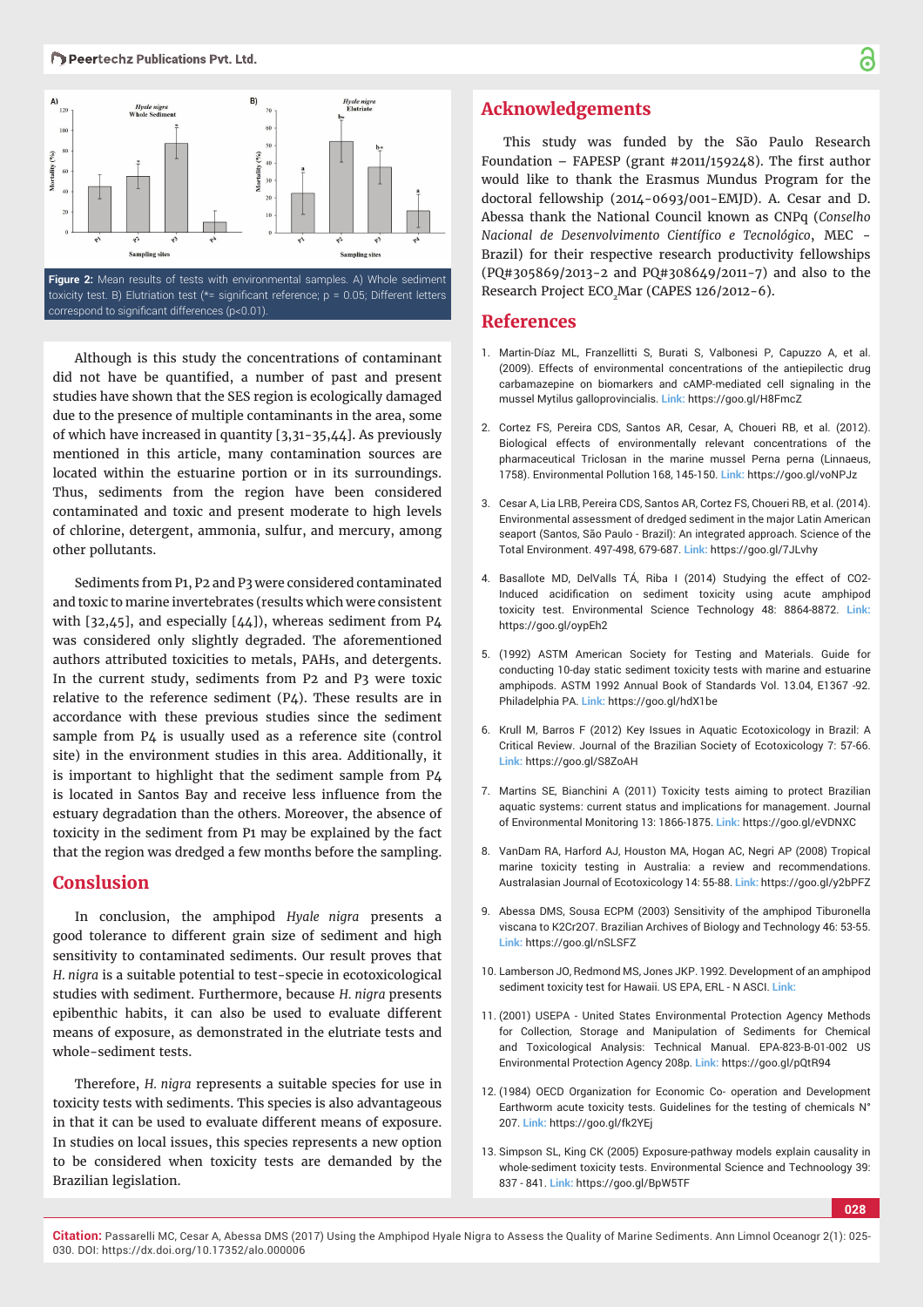- 14. (1990) Environment Canada Guidance document on control of toxicity test precision using reference toxicants. Report EPS 1/RM/12, Conservation and Protection. Ottawa ON. **Link:** https://goo.gl/WvG149
- 15. (1995) Environment Canada Guidance document on measurenment of toxicity test precision using control spiked sediment with a reference toxicant. Report EPS 1/RM/5. Environmental Technology Centre. Ottawa ON.
- 16. Giutso A, Somma AL, Ferrari L (2012) Cadmium toxicity assessment in juveniles of the Austral South America amphipod Hyaella curvispina. Ecotoxicology and Environmental Safety 79: 163 -169. **Link:** https://goo.gl/Nq8AmG
- 17. King CK, Gale SA, Hyne RV, Stauber JL, Simpson SL, et al. (2006) Sensitivities of Australian and New Zealand amphipods to copper and zinc in waters and metal-spiked sediments. Chemosphere 63: 1466 - 1476. **Link:** https://goo.gl/epnMy5
- 18. Barjhoux I, Baudrimont M, Bénédicte M, Lande L, Gonzalez P, et al. (2012) Effects of copper and cadmium-spikedsediments on embryonic development of Japanese medaka (Oryziaslatipes). Ecotoxicologyand Environmental Safety 79: 272 - 282. **Link:** https://goo.gl/aR8DHE
- 19. Brasil. Resolução CONAMA No 357.2005. Dispõe sobre a classificação dos corpos de águas e diretrizes ambientais para o seu enquadramento, bem como estabelece as condições e padrões de lançamento de efluentes, e dá outras providencias. Conselho Nacional de Meio Ambiente (CONAMA), Brasília, DF. **Link:** https://goo.gl/Lh5Tib
- 20. Brasil Resolução CONAMA No 454. 2012. Estabelece as diretrizes gerais e os procedimentos referenciais para o gerenciamento do material a ser dragado em águas sob jurisdição nacional. Conselho Nacional de Meio Ambiente (CONAMA), Brasília, DF. **Link:** https://goo.gl/e6RmhE
- 21. Nipper M (1998) The development and application of sediment toxicity tests for regulatory purposes. In: Wells PG, Lee K, Blaise C. Microscale Aquatic Toxicology - Advances, Techniques and Pratices. CRC Press Inc Boca Rotan FL 631 - 643. **Link:** https://goo.gl/StquHP
- 22. Mukai H (1971) The phytal animals on the thalli of Sargassum serratifolium in the Sargassum region, with reference to their seasonal fluctuations. Marine Biology 8: 170-182. **Link:** https://goo.gl/Jej8kD
- 23. Edgar GJ (1983) The ecology of south-east Tasmanian phytal animal communities II Seasonal change in plant and animal populations. Journal of Experimental Marine Biology and Ecology 70: 159-179. **Link:** https://goo.gl/3coean
- 24. Gunnill Growth FC (1985) morphology and microherbivore faunas of Pelvetia fastigiata (Phaeophyta, Fucaceae) at La Jolla California USA. Botanica Marina 28: 187-199. **Link:** https://goo.gl/6ctx6P
- 25. Zamprogno C (1989) Distribuição e hábitos alimentares dos peixes da zona entre - marés de recifes rochosos da praia de Manguinhos, Espírito Santo. Dissertação de Mestrado. Instituto de Biologia. Universidade Estadual de Campinas Campinas SP. **Link:** https://goo.gl/kZeqRY
- 26. Dubiaski-Silva JO, fital de Sargassum cymosum C (1999) Agardh 1820 (Phaeophyta - Fucales) e seu papel na dieta de peixes e braquiúros na ponta das Garoupas, Bombinhas, Santa Catarina. Curitiba: UFPR Tese de Doutorado. Universidade Federal do Paraná. Curitiba, PR. 1999. **Link:** https://goo.gl/6kgdNu
- 27. Barnard JL, Karaman GS (1991) The families and genera of marine amphipoda (except marine gammaroids). Record of the Australian Museum Supplement part 1-2: 1-866. **Link:** https://goo.gl/xzHjNK
- 28. Serejo CS (2001) A new species of amphipod from the Brazilian coast, with redescription of Hyales pinidactyla Chevreux, 1925 (Crustacea, Amphipoda, Hyalidae). Zoosystema 23: 479-492. **Link:** https://goo.gl/T2Q2pz
- 29. (2007) ABNT NBR 15470 Associação Brasileira de Normas Técnicas. Ecotoxicologia Aquática - Toxicidade em sedimento - Método de ensaio com Hyalellaspp (Amphipoda) São Paulo. **Link:** https://goo.gl/ZPBECm
- 30. (2008) ABNT NBR 15638 Associação Brasileira de Normas Técnicas Qualidade da água - Determinação da toxicidade aguda de sedimentos marinhos ou estuarino com anfípodes. São Paulo. **Link:** https://goo.gl/UyyPNQ
- 31. (1994) USEPA United States Environmental Protection Agency Methods for assessing the toxicity of sediment - associated contaminants with estuarine and marine amphipods. Technical Manual, DC.EPA/600/R-94/025 US Environmental Protection Agency Washington DC. **Link:** https://goo.gl/qRKSdE
- 32. Lamparelli MC, Costa MP, Prósperi VA, Bevilacqua JE, Araújo RPA, et al. (2001) Sistema estuarino de Santos e São Vicente Relatório Técnico CETESB São Paulo 183p.
- 33. Abessa DMS, Carr RS, Sousa ECPM, Rachid BR, Zaroni LP (2008) Integrative ecotoxicological assessment of a complex tropical estuarine system In Hoffer TN Nova Science Publishers New York 125-159. **Link:** https://goo.gl/Skg5TU
- 34. Cesar A, Pereira CDS, Santos AR, Abessa DMS, Fernández N, et al. (2006) Ecotoxicological assessment of sediments from the Santos and São Vicente estuarine system - Brazil. Brazilian Journal of Oceanography 54: 55-63. **Link:** https://goo.gl/1FqZfv
- 35. Cesar A, Choueri RB, Riba I, Moralles-Caselles C, Pereira CDS, et al. (2007) Comparative sediment quality assessment in different littoral ecosystems from Spain (Gulf of Cadiz) and Brazil (Santos and São Vicente estuarine system). Environment International 33: 429-435. **Link:** https://goo.gl/6QsuXr
- 36. Cesar A, Abessa DMS, Pereira CDS, Choueri RB, DelValls AT (2009) Simple approach to integrate ecotoxicological and chemical data for the establishment of environmental risk levels. Brazilian Archives of Biology and Technology 52: 233-240. **Link:** https://goo.gl/xHyBu8
- 37. (2012) ABNT NBR 15350 Associação Brasileira de Normas Técnicas. Ecotoxicologia aquática - Toxicidade crônica de curta duração - Método de ensaio com ouriço-do-mar (Echinodermata; Echinoidea). São Paulo. **Link:** https://goo.gl/R8EHb3
- 38. Hamilton MA, Russo RC, Thurston RV (1977) Trimmed Spearman-Karber method for estimating median lethal concentrations in toxicological bioassays. Envir Sci Technol 11: 714-719. **Link:** https://goo.gl/vLt3T9
- 39. Melo SLR, Nipper M (2007) Sediment toxicity tests using the burrowing amphipod Tiburonella viscana (Amphipoda: Platyischnopidae). Ecotoxicology and Environmental Safety 66: 412 - 420p. **Link:** https://goo.gl/hf6FiV
- 40. Abessa DMS, Bicego MC, Sarkis JES, Hortellani MA, Sousa ECPM (2006) Poder predictivo de valores-guias da qualidade de sedimentos para o sistema estuarino de Santos. Society of environmental toxicology and chemistry.
- 41. (1999) Environment Canada Guidance document to understanding the Canadian Environmental Protection Act Ottawa ON. **Link:** https://goo.gl/gpML1d
- 42. MacDonald DD, Carr RS, Calder FD, Long ER, Ingersoll CG (1996) Development and evaluation of sediment quality guidelines for Florida coastal waters. Ecotoxicology 5: 253-278. **Link:** https://goo.gl/myDpLQ
- 43. Gale SA, King CK, Hyne RV (2006) Chronic sublethal sediment toxicity testing using the estuarine amphipod, Melita plumulosa (Zeidler): evaluation using metal-spiked and field-contaminated sediments. Environmental Toxicology and Chemistry 25: 1887-1898. **Link:** https://goo.gl/4EEtvJ
- 44. Torres RJ, Cesar A, Pastor VA, Pereira CDS, Choueri RB, et al. (2015) A Critical Comparison of Different Approaches to Sediment- Quality Assessments in the Santos Estuarine System in Brazil. Archives of Environmntal Contamination and Toxicology 68: 132-147. **Link:** https://goo.gl/ojFeK2